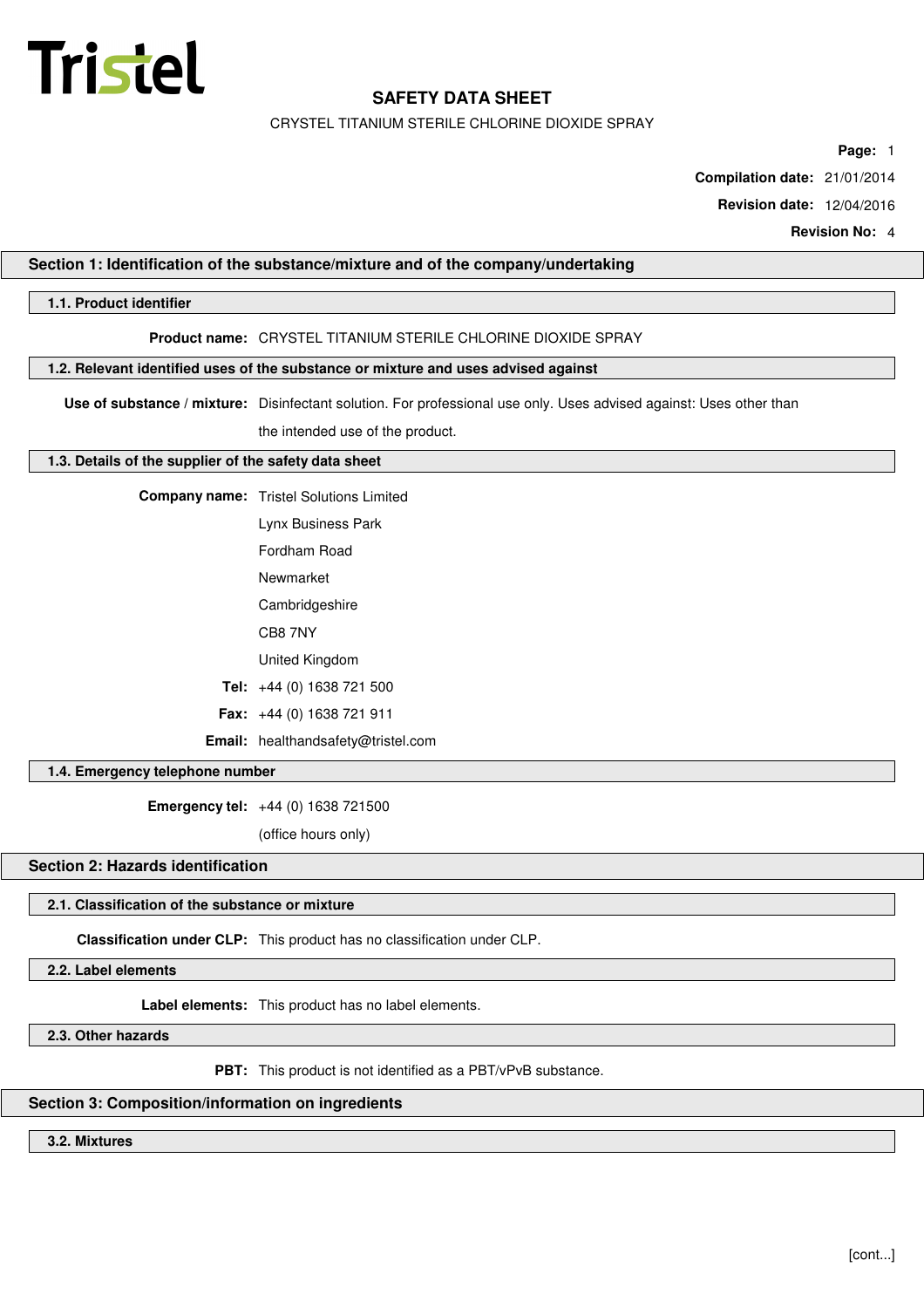## CRYSTEL TITANIUM STERILE CHLORINE DIOXIDE SPRAY

**Page:** 2

### **Non-classified ingredients:**

#### CHLORINE DIOXIDE

| <b>EINECS</b> | CAS        | PBT / WEL | CLP Classification                 | Percent |
|---------------|------------|-----------|------------------------------------|---------|
| 233-162-8     | 10049-04-4 |           | Acute Tox. 3: H301; Skin Corr. 1B: | $< 1\%$ |
|               |            |           | H314; Aquatic Acute 1: H400        |         |

### **Section 4: First aid measures**

**4.1. Description of first aid measures**

**Skin contact:** Wash immediately with plenty of soap and water.

**Eye contact:** Rinse eyes with water and seek medical advice if irritation persists.

**Ingestion:** Wash out mouth with water.

**Inhalation:** Move to fresh air in case of accidental inhalation of vapours.

### **4.2. Most important symptoms and effects, both acute and delayed**

**Skin contact:** There may be mild irritation at the site of contact.

**Eye contact:** There may be irritation and redness.

**Ingestion:** There may be irritation of the throat.

**Inhalation:** There may be irritation of the throat with a feeling of tightness in the chest.

## **4.3. Indication of any immediate medical attention and special treatment needed**

**Immediate / special treatment:** Not applicable.

## **Section 5: Fire-fighting measures**

## **5.1. Extinguishing media**

**Extinguishing media:** Suitable extinguishing media for the surrounding fire should be used. Use water spray

to cool containers.

## **5.2. Special hazards arising from the substance or mixture**

**Exposure hazards:** In combustion emits toxic fumes.

### **5.3. Advice for fire-fighters**

**Advice for fire-fighters:** Wear self-contained breathing apparatus. Wear protective clothing to prevent contact

with skin and eyes.

## **Section 6: Accidental release measures**

## **6.1. Personal precautions, protective equipment and emergency procedures**

**Personal precautions:** Refer to section 8 of SDS for personal protection details.

## **6.2. Environmental precautions**

**Environmental precautions:** Flush to drain with copious amounts of water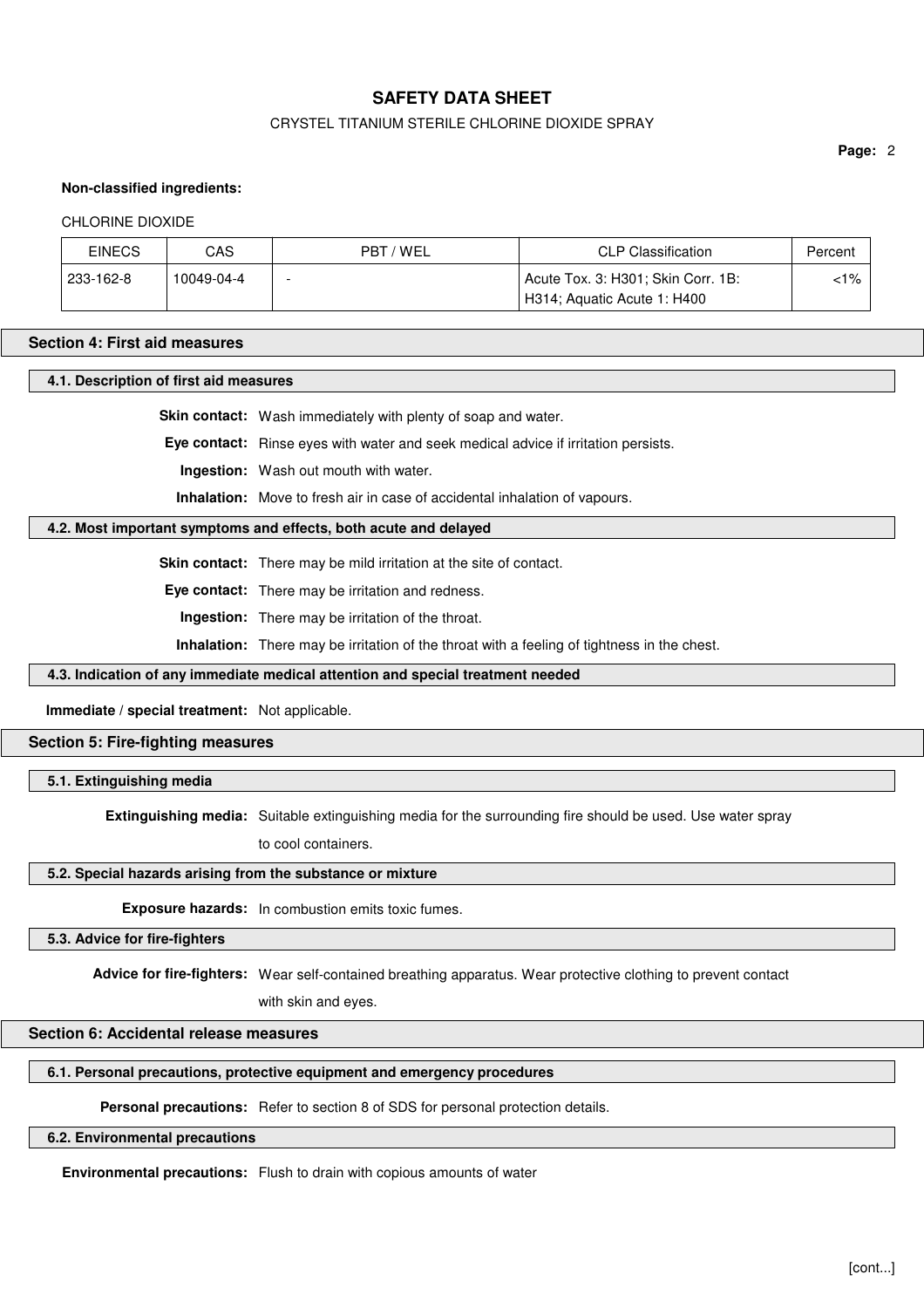### CRYSTEL TITANIUM STERILE CHLORINE DIOXIDE SPRAY

**Page:** 3

#### **6.3. Methods and material for containment and cleaning up**

**Clean-up procedures:** Wash down the drain with large amounts of water.

## **6.4. Reference to other sections**

**Reference to other sections:** Refer to section 8 of SDS. Refer to section 13 of SDS.

### **Section 7: Handling and storage**

#### **7.1. Precautions for safe handling**

**Handling requirements:** Ensure there is sufficient ventilation of the area.

## **7.2. Conditions for safe storage, including any incompatibilities**

**Storage conditions:** Store in a cool, well ventilated area.

**7.3. Specific end use(s)**

**Specific end use(s):** Disinfectant Solution. For professional use only.

## **Section 8: Exposure controls/personal protection**

## **8.1. Control parameters**

### Workplace exposure limits: **Respirable dust** Respirable dust

| State | <sup>3</sup> hour TWA | STEL<br>min.<br>.b | 8 hour TWA | <b>STEL</b><br>$15$ min. |
|-------|-----------------------|--------------------|------------|--------------------------|
| EU    | 0.1ppm                | .3ppm              |            |                          |

### **DNEL/PNEC Values**

**DNEL / PNEC** No data available.

**8.2. Exposure controls**

**Engineering measures:** Ensure there is sufficient ventilation of the area.

**Respiratory protection:** Respiratory protection not required.

**Hand protection:** Protective gloves.

**Eye protection:** Safety glasses. Ensure eye bath is to hand.

**Skin protection:** Protective clothing.

## **Section 9: Physical and chemical properties**

## **9.1. Information on basic physical and chemical properties**

| <b>State: Liquid</b>                        |                                      |
|---------------------------------------------|--------------------------------------|
| <b>Colour: Yellow</b>                       |                                      |
|                                             | <b>Odour:</b> Chlorine like          |
| <b>Evaporation rate:</b> No data available. |                                      |
|                                             | <b>Oxidising:</b> No data available. |
|                                             |                                      |

**Solubility in water:** No data available.

**Viscosity:** No data available.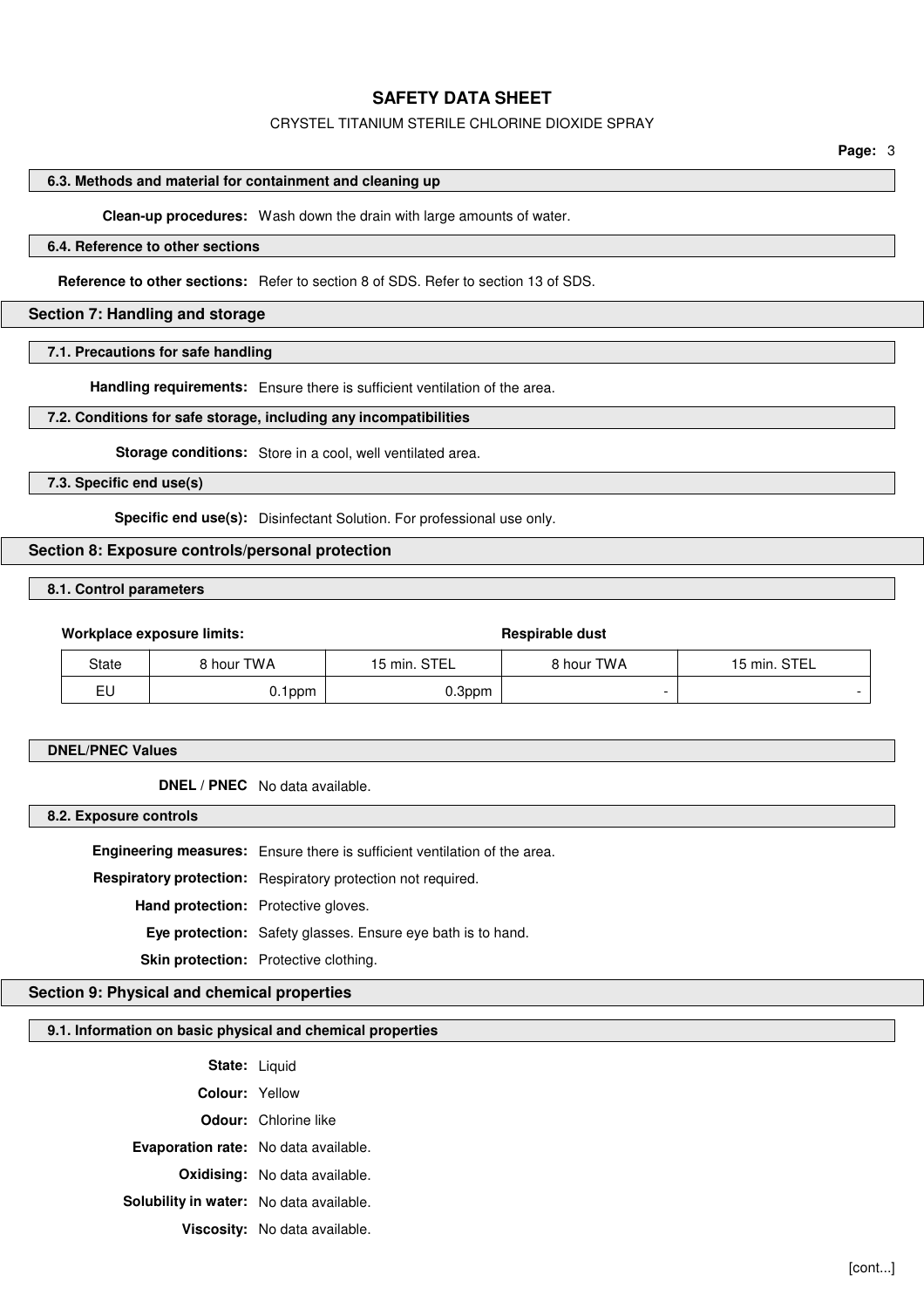### CRYSTEL TITANIUM STERILE CHLORINE DIOXIDE SPRAY

| <b>Boiling point/range °C:</b> No data available. |                                           | <b>Melting point/range °C:</b> No data available. |                                  |
|---------------------------------------------------|-------------------------------------------|---------------------------------------------------|----------------------------------|
| Flammability limits %: lower: No data available.  |                                           |                                                   | <b>upper:</b> No data available. |
|                                                   | <b>Flash point °C:</b> No data available. | Part.coeff. n-octanol/water: No data available.   |                                  |
| Autoflammability °C: No data available.           |                                           | Vapour pressure: No data available.               |                                  |
| <b>Relative density: 1.000</b>                    |                                           |                                                   | $pH: 2.01-5$                     |
|                                                   | <b>VOC g/l:</b> No data available.        |                                                   |                                  |

#### **9.2. Other information**

**Other information:** No data available.

## **Section 10: Stability and reactivity**

## **10.1. Reactivity**

**Reactivity:** Stable under recommended transport or storage conditions.

**10.2. Chemical stability**

**Chemical stability:** Stable under normal conditions.

# **10.3. Possibility of hazardous reactions**

**Hazardous reactions:** Hazardous reactions will not occur under normal transport or storage conditions.

Decomposition may occur on exposure to conditions or materials listed below.

## **10.4. Conditions to avoid**

**Conditions to avoid:** Heat.

**10.5. Incompatible materials**

**Materials to avoid:** Strong oxidising agents. Strong acids.

### **10.6. Hazardous decomposition products**

**Haz. decomp. products:** In combustion emits toxic fumes.

### **Section 11: Toxicological information**

### **11.1. Information on toxicological effects**

### **Hazardous ingredients:**

#### **CHLORINE DIOXIDE...100%**

| $AA^T$<br>oo⊆<br>່∩RA∟<br>- U5C<br>ma a llec<br>110 K<br>л.<br>.<br>$\sim$ $\sim$<br>__ |  |  |
|-----------------------------------------------------------------------------------------|--|--|
|-----------------------------------------------------------------------------------------|--|--|

**Toxicity values:** No data available.

**Symptoms / routes of exposure**

**Skin contact:** There may be mild irritation at the site of contact.

**Eye contact:** There may be irritation and redness.

**Ingestion:** There may be irritation of the throat.

**Inhalation:** There may be irritation of the throat with a feeling of tightness in the chest.

**Page:** 4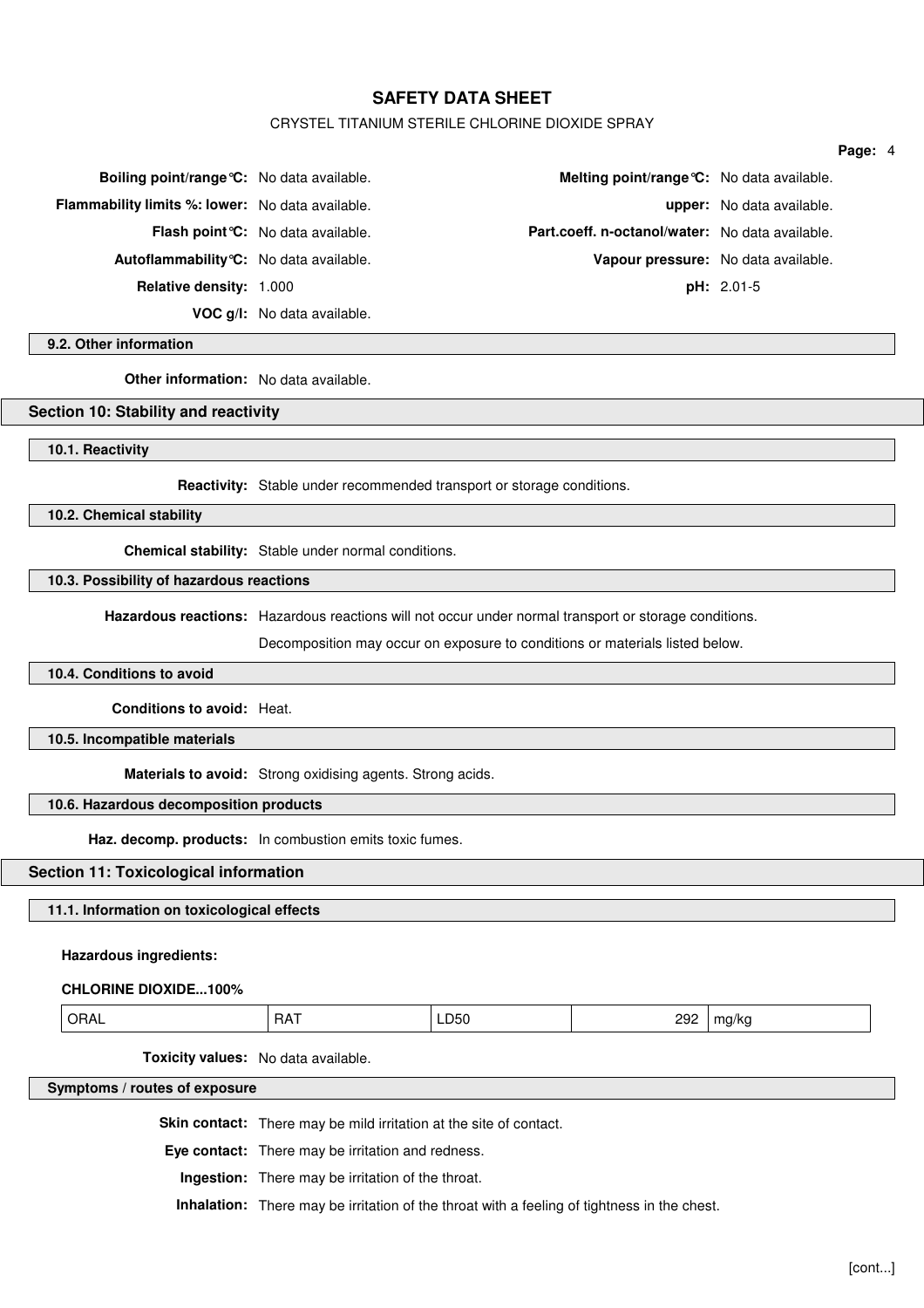#### CRYSTEL TITANIUM STERILE CHLORINE DIOXIDE SPRAY

**Page:** 5

### **Section 12: Ecological information**

#### **12.1. Toxicity**

**Ecotoxicity values:** No data available.

#### **12.2. Persistence and degradability**

**Persistence and degradability:** Biodegradable.

**12.3. Bioaccumulative potential**

**Bioaccumulative potential:** No bioaccumulation potential.

**12.4. Mobility in soil**

**Mobility:** Readily absorbed into soil. Not classified as environmentally hazardous.

## **12.5. Results of PBT and vPvB assessment**

**PBT identification:** This product is not identified as a PBT/vPvB substance.

### **12.6. Other adverse effects**

**Other adverse effects:** Negligible ecotoxicity.

#### **Section 13: Disposal considerations**

**13.1. Waste treatment methods**

**NB:** The user's attention is drawn to the possible existence of regional or national

regulations regarding disposal.

## **Section 14: Transport information**

**14.1. UN number**

**UN number:** Not applicable

## **14.2. UN proper shipping name**

**Shipping name:** NOT CLASSIFIED AS DANGEROUS IN THE MEANING OF TRANSPORT REGULATIONS.

**14.3. Transport hazard class(es)**

**Transport class:** Not applicable (Not+applicable)

**14.4. Packing group**

**Packing group:** Not applicable

**14.5. Environmental hazards**

#### **Environmentally hazardous:** No **Marine pollutant:** No

**14.6. Special precautions for user**

**Special precautions:** No special precautions.

**Tunnel code:** Not applicable

**Transport category:** Not applicable

**IMDG seg. group:** NOT APPLICABLE